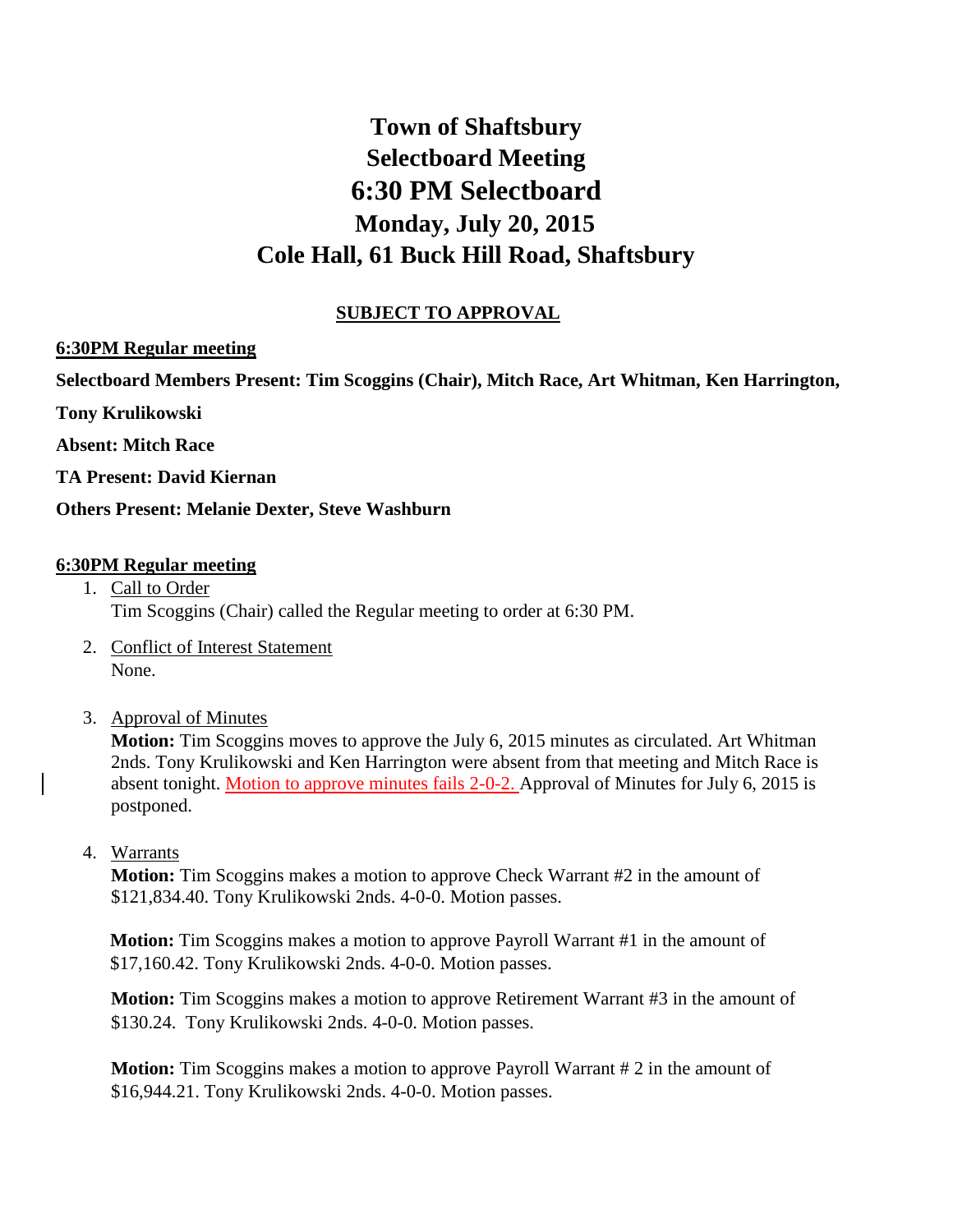- 5. Announcements: None.
- 6. Public Comments: None.
- 7. Treasurer's Report–Melanie Dexter

The fiscal year-end finished slightly ahead of where expected. A few items are still being settled; an exact amount is to be determined.

The new fiscal year has begun and a line of credit is beinghas been established to cover expenses until tax money is collected to pay bills in the meantime.

8. Opening of Bids for East Road Resurfacing David Kiernan opened the bids for the East Road project:

**Bid #1**: Peckham Reclamation of 2310 feet by 22 feet. Base coarsecourse of 2-1/2 inches. Top coarse course 1-1/2. \$97,401.45 **Bid #2:** Beaudoin Same specs \$91,684.00

Copies of these bids will be sent to Select Board for a vote at next meeting.

9. Sign Contracts–All Fuels

Fuel contracts were signed last week.

Tim Scoggins signed the contracts to approve the bids, and scheduled payments were included in the warrants approved earlier in tonight's meeting.

## 10. Sign Contract Financial Audit

Paperwork did not arrive in time for tonight's meeting. This will be discussed at the next meeting.

## 11. Town Administrator's Report

David Kiernan circulated the annual maintenance proposal from CAI Technologies for cartographic services to the Board to sign. This is for continued maintenance for the three-year contract.

In the last meeting, Mitch Race expressed concerns about the accuracy of the data. David Kiernan stated this paperwork to complete the Town's obligation of the contract.

**Motion:** Tim Scoggins moves to continue the maintenance contract with Cartographic Associates for another year at \$1,600 per year. Art Whitman 2nds. 4-0-0. Motion passes.

(Town Administrator's Report continues below)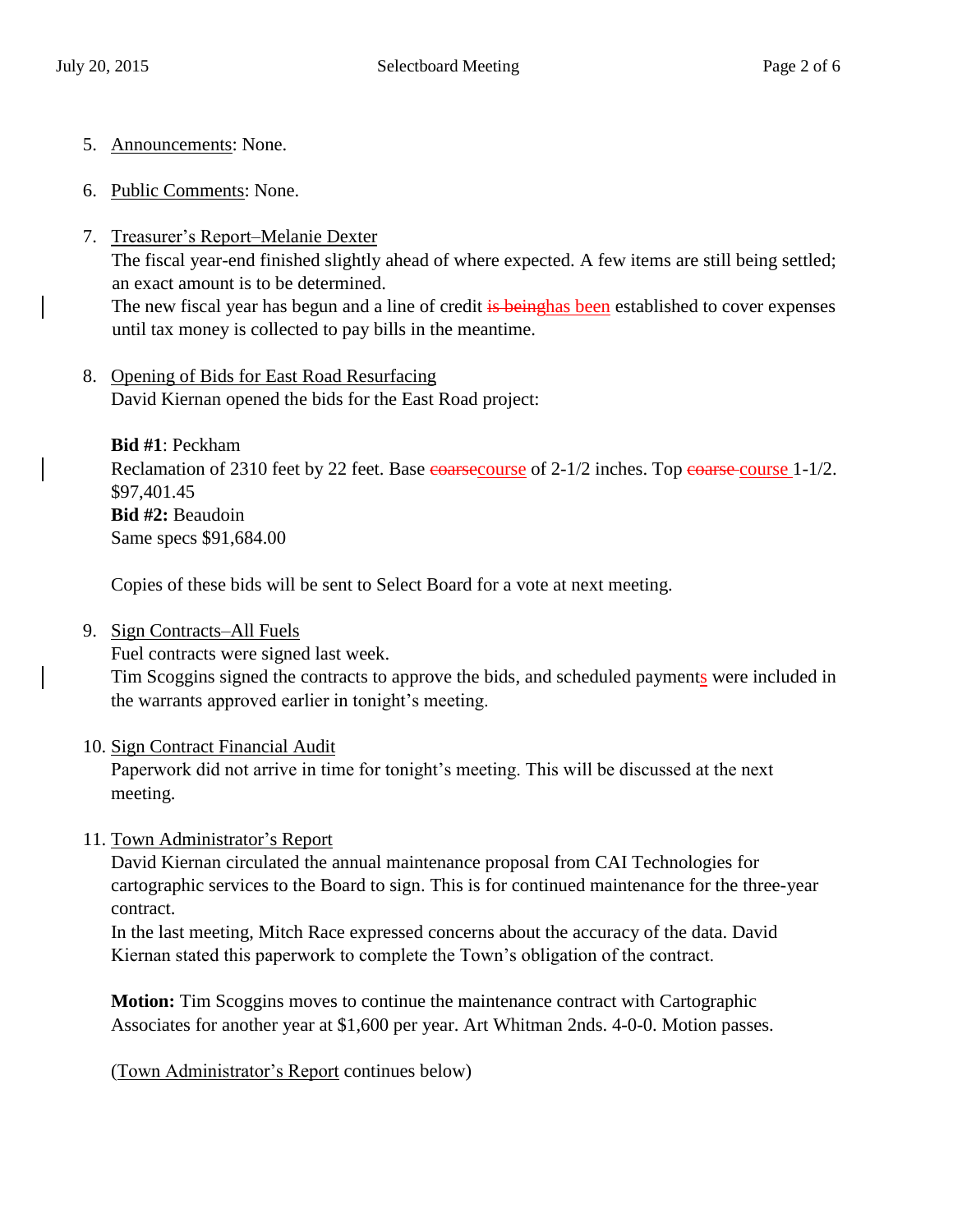#### 12. Interim Road Foreman Report – Steve Washburn

The Road Department is working on Potter Road and East Road this week. Grading will begin next week and should continue for three weeks.

## 13. FY16 Road Projects

\$2,200 per 600 tons was saved by picking up shoulder stone from the quarry in Hoosick rather than taking it from **next door** Peckham in town.

## **Project List**

## East Road

East Road reclaiming has been discussed. The state will pay for the grader, an operator, flaggers. The Sheriff's Department will be hired for flagging work.

## Shaftsbury Hollow

The engineer reviewed the site last week. Town is only responsible for \$3,000 of the \$30,000 grant for engineering review of culvert in Shaftsbury Hollow.

The Town may apply for the \$175,000 structures grant next year, based on what the engineer recommends for Shaftsbury Hollow.

#### Ehrich Road

The Road Department will lay 1,000 feet of fabric on Ehrich Road, south of the Dailey Dip for \$14,000.

David Kiernan stated that these projects are all continuations of older projects.

Murphy Hill Road From Schultz to Spur (near the Christmas Tree Farm) for \$13,000

Shaftsbury Hollow From intersection to Schaefer's residence.

## Murphy Hill Road (from O'Brien to Bouplon Four Corners)

From the silo at the top of the hill to next intersection. This will be a four-year project. 1,500 feet will be done this year of the total 6,000 feet.

Harvest Hills Road Reclaim and pave 780 feet for \$31,000. Tim Scoggins stated that Harvest Hills does have some potholes, but it is not a main thoroughfare.

David Kiernan stated that after the East Road project is completed, there will be \$27,000 left in the paving reserve.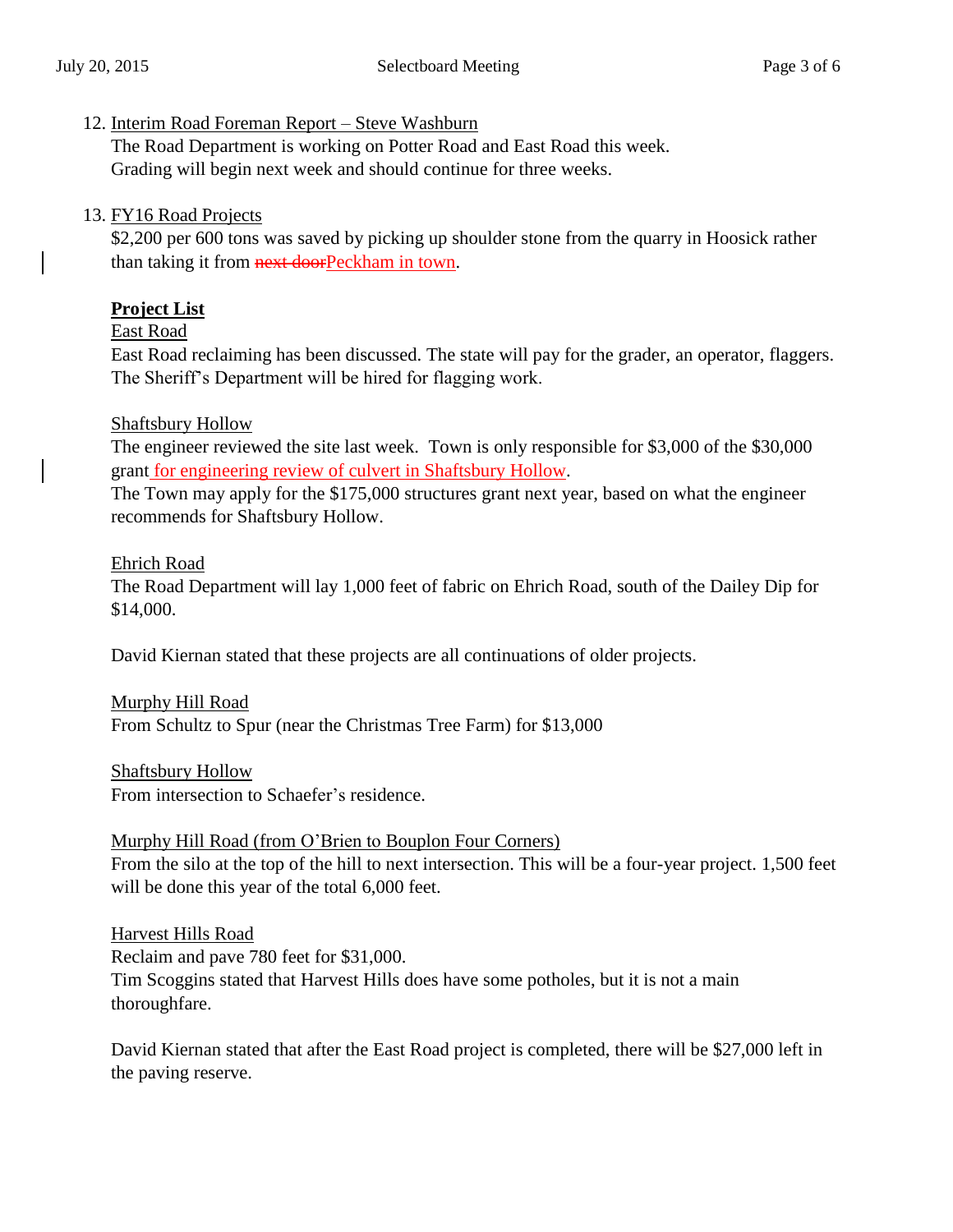The Town is **only-soley** responsible for 5 miles of paved roads. The other paved roads can receive state money.

Art Whitman noted that if the bid for East Road is \$90,000, then The Town's contribution is \$18,000. This will leave an additional \$7,000 to be used for other projects. Instead of \$27,000, the Town will have \$34,000 in the paving budget.

Paran Acres was paved in 2003 and may need work.

David Kiernan discussed the possibility of changing the name of the Paving Reserve Fund to the Road Reserve Fund to include the nine-50 miles of dirt Class 3 roads.

## Airport Road

The State did not approve the grant for improvements to Airport Road. We will apply again next year. In the meantime, the crew will work to narrow the travel way and improve ditching. Airport and most other road are scheduled for another round of grading starting next week. Ken Harrington asked for drainage to be improved on this road.

Shaftsbury Hollow (above Dwyer's Camp)

The Town received grant money from The Vermont Better Back Roads Grant Program which will provide \$5,000 for engineering services to provide. The Town will provide \$1,050 in time services, which will be handled by David Kiernan and Steve Washburn. A gravel roads consultant will be hired to help analyze Shaftsbury Hollow and all our gravel roads as to their current status, needed improvement, and maintenance practices.

Art Whitman commented that Shaftsbury Hollow has 36 houses and 6 camps.

Discussion of Projects Listed Above

Two roads will be completed in the spring and two roads will be completed in the fall.

If Harvest Hills were paved, the paving budget would be \$3,600 over budget.

The Class 3 Road projects budget will need to be increased next year for better road maintenance. Four Two percent of the gravel roads will be fixed this year. Four percent is a better number. If we rebuild the base and lay fabric on 4% of our gravel roads each year, we will get to all of them every 25 years.

The total of the fabric projects is \$46,515.

The Class 3 Road Fund is \$30,000. About 2 miles of fabric should be completed a year to complete all 50 miles in  $25\theta$  years. The cost is about \$80,000 a mile.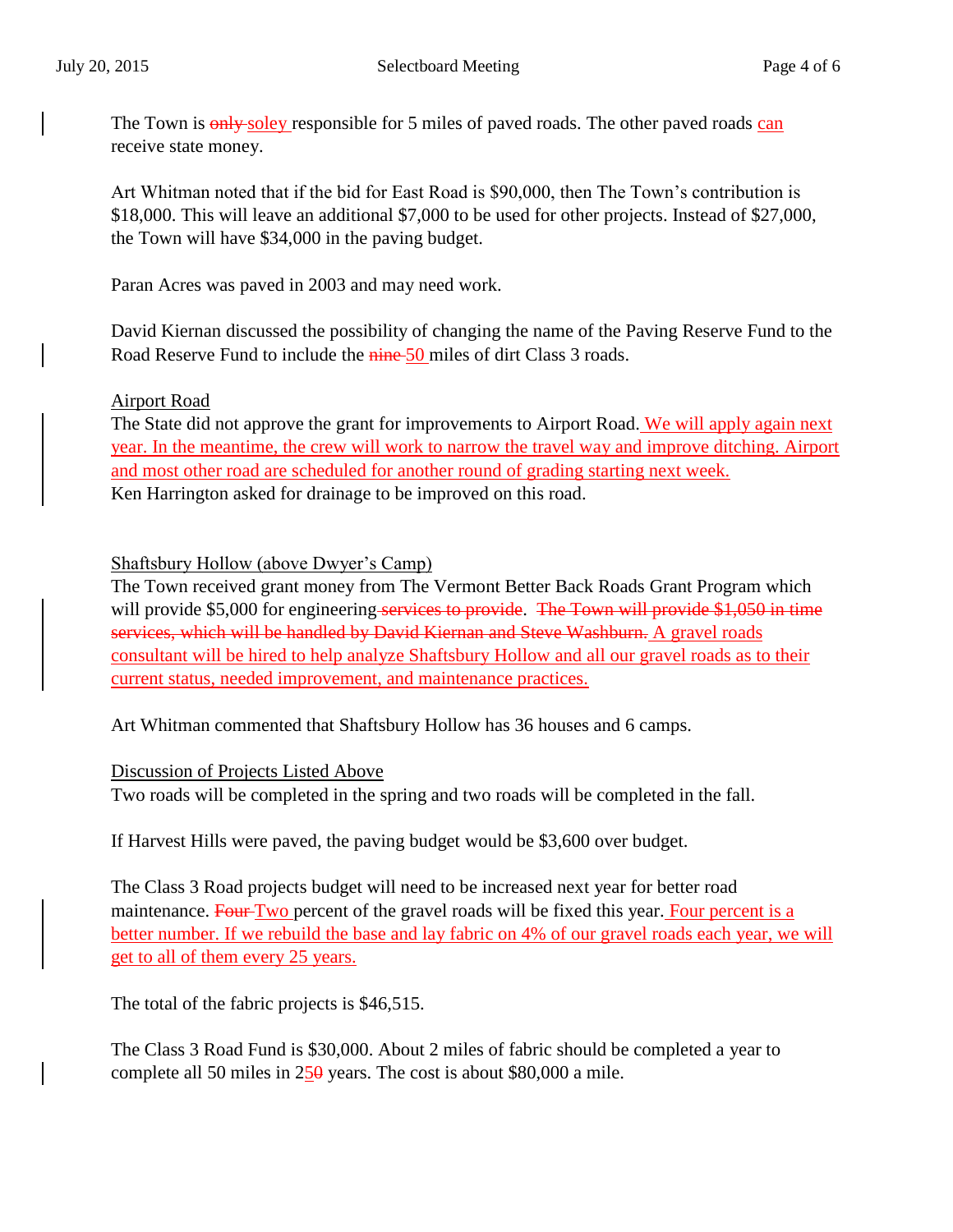Art Whitman remarked that the money used for overtime and stone to fix mud season problems could be saved if the roads were in better condition.

Tim Scoggins commented that investing in fabric could lessen mud season emergencies.

Discussions on the paving reserve fund will continue.

Town Administrator's Report (Continued from Above)

Cemetery Commissioner Ken Coonradt requested the Select Board consider allowing permission for Phil McQuade, a former Town resident who served on the historical society for years, to purchase a single burial plot. A non-town resident needs permission from the Board to purchase. The family is planning to move back to Town.

**Motion:** Art Whitman makes a motion to approve the sale of a burial plot to the McQuade family. Tony Krulikowski 2nds. 4-0-0. Motion passes.

#### The Truck

The warranty of the dump body and plow is being honored.

The paint will be buffed out.

The warranty on the cab and chassis does not start until the truck is in service.

David Kiernan intends to sign the release for the truck unless the Board objects.

The truck is at Delurey's and has been there for three weeks.

**Motion:** Art Whitman makes a motion to allow David Kiernan to release the funds to pay for the dump body on the truck. Ken Harrington 2nds. 4-0-0. Motion passes.

#### 14. Other Business

Ken Harrington asked if David Kiernan scheduled work for Twitchell Hill. David Kiernan has not scheduled this as of yet, grading is a priority at this time.

Art Whitman stated that there is an illegal culvert on White Creek Road. David Kiernan will send this information to Zoning Administrator Shelly Stiles.

#### 15. Review of Action Items

David Kiernan will send to the Select Board the Contracts for the Financial Audit David Kiernan will circulate the bids for the East Road resurfacing project. Zoning Administrator Shelly Stiles will review the illegal culvert.

## 16. Executive Session – Personnel

**Motion**: At 7:33 PM, Tim Scoggins moved that the Board enter into executive session for personnel issues. Art Whitman 2nds. 4-0-0. Motion passes.